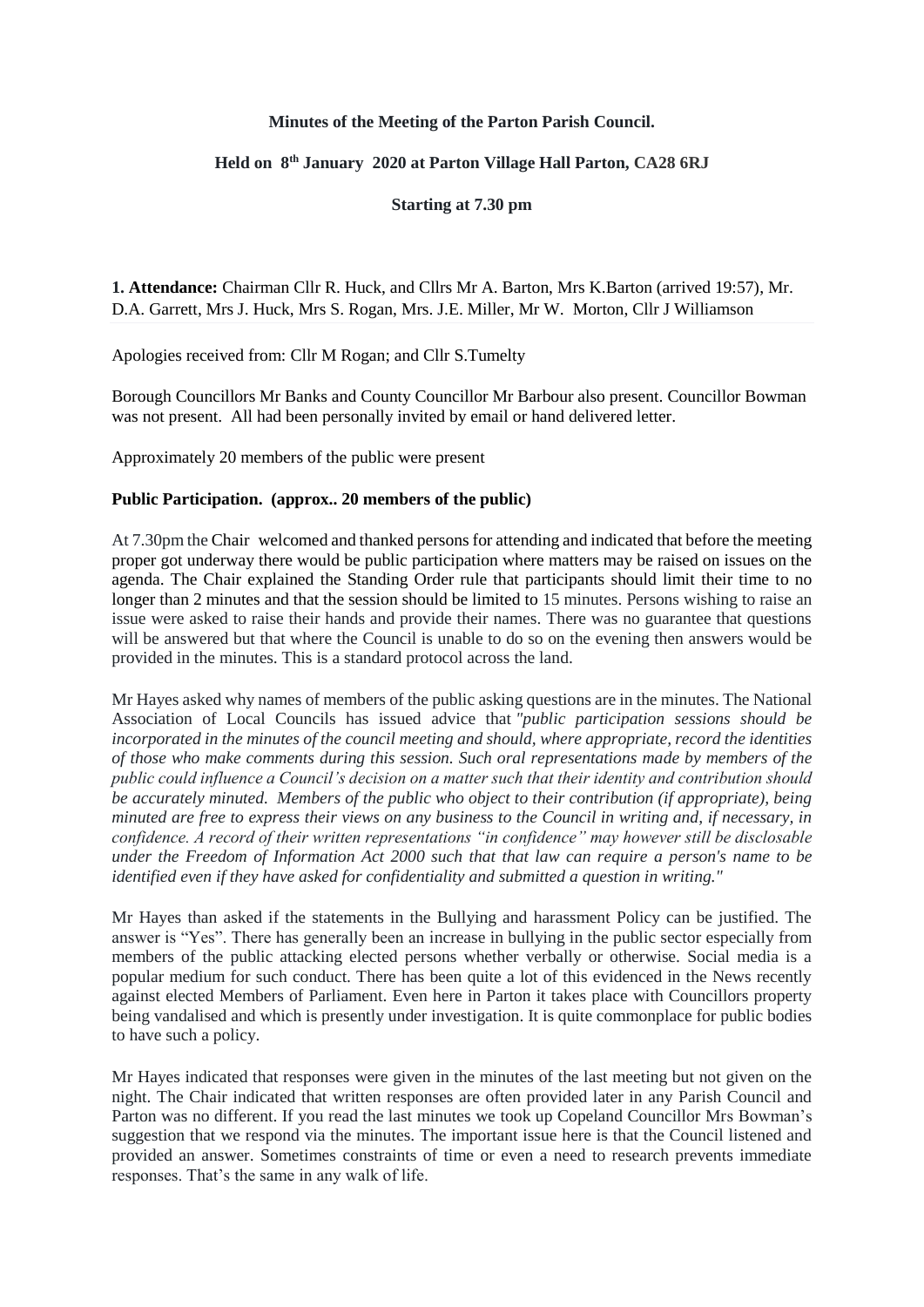A question was raised as to how will individuals know of responses if they don't have a PC. They can of course write in for a response or leave their name and address and a written response will be provided. This does raise an important issue and helpful. In the future Minutes will be posted on the village notice board

Councillor Morton suggested that Council should answer all questions on the night. This does not actually accord with Standing Orders. In all Councils, they may not be able to respond on the day and that applies in all walks of life. That is why standing orders sets out a sensible approach ensuring that at some time a response will be provided

Jeremy Kyle was not present and flippant comments about him add nothing to the democratic process.

An enquiry was raised as to why the new web site to which the Chair indicated that parts of the former web site were not in accordance with legal requirements. There was a public report on the web site to be considered later in the evening.

The Chair then made a Statement that all Councillors were democratically elected to this council in the May 2019 elections. Anyone could have put their name down for election but very few did. When 4 vacancies arose no one in the village called for an election after there was a public advert asking if anyone wanted an election. Then, when a further public advert asked the village if anyone wished to be co-opted to the Council (and which is the legal process to fill the 4 vacancies if there is no call for an election) 5 applications were received. Inevitably, with 5 applications for four vacancies one person would not be co-opted. Each applicant completed the required statutory application form and members of the Council voted for their preferred choices. That was undertaken in a public meeting so that residents could see that democratic process in action. I was publically mocked ridiculed and humiliated for trying to follow lawful process. As chair of Parton Parish Council I will always be honest and follow the law. (applause).

Councillor Morton then accused the Chair and his family of telling a pack of lies but offered no evidence to support his allegation. The Council's insurers have confirmed that Councillors have cover for legal costs in any defamation action they may wish to pursue. **This also applies to defamatory comments on social media.**

# **Meeting Proper**

## **Announcements and Apologies:**

The Chair declared the meeting open at 7:47pm following Public Participation

# **1. Minutes of the meeting of the 11 th December 2019:**

Proposed by Cllr A Barton And seconded by Cllr J Huck That the minutes be approved – Agreed

Each page signed by the Chair

# **2**. **Matters arising from the approved minutes not otherwise on the Agenda.**

No matters arising that were not dealt with anywhere else on the agenda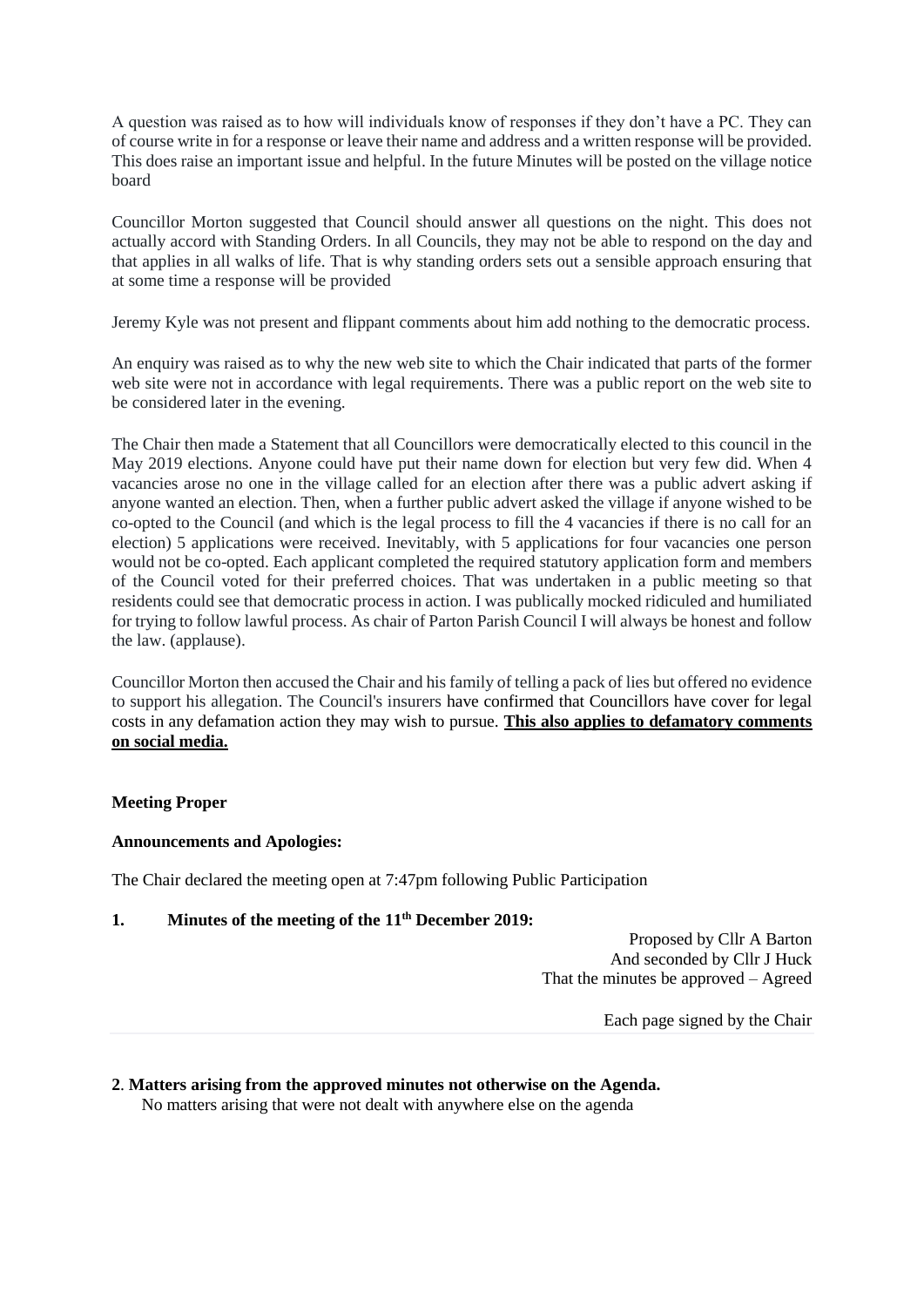## **4. Declarations of Interest** – No declaration of Interest were made

## **5. Reports from Working Groups or Councillors:**

There was nothing to report

## **6. Reports from Copeland Borough and Cumbria County Council Ward Councillors.**

Councillor D Banks verbal report

## Lighting ownership

There was currently a survey highlighting differences of opinion as to who owns which lights around Parton and other villages across Copeland. There are two lights on the old colliery site (known as Queenies) a broken lamp and replacement have no supply. The light below has no supply. There are two lights duplicated with the same number 28 and the two lights in-between these have no number references. Duplicate numbers has led to further confusion. Councillor Banks had walked through the village and hadn't seen any others broken. Others recorded by the church path to the waterworks, both the lights are off and this is due to supply problems. It was stated that this will cost approx.. £8,000 to replace lights and £15,000 to replace these lights.

There is an ongoing Copeland Borough Council review regarding this and also what the Mayor of CBC suggests is being discussed. The Mayor has an issue with replacing these lights and is disputing the land ownership with Cumbria County Council. Councillor Banks stated that this may not be appreciated with the Parish Councils having to raise their own precepts to cover it. This would mean Parish Councils would be asked to take on this further responsibility. Councillor Banks said that the Mayor Mike Starkie is not too experienced as far as these matters are concerned and that he and Councillor Barbour continue to scratch their heads at times. Councillor Banks wanted to assure that CBC are looking at things and do their best for Parton.

Councillor Banks has an old report of an archaeological dig in Queenies from 1990's if anyone wishes to see it they are asked to get in touch with him.

Councillor Banks was thanked by the Chair for his verbal report.

*Kirsty Barton enters the meeting 19:57*

Councillor Mrs Bowman was not present and no report received.

Councillor Barbour verbal report

Councillor Barbour reiterated what Councillor Banks had said regarding the lighting issues. In his opinion the Cumbria County Council would not take ownership of the Parkers Steps as they were not installed by the County Council. He understood Cllr Williamson's legitimate concerns. They 'may' in the past have been installed by the PCC but that is just an assumption which needs to have further clarification and investigation. Councillor Morton stated that the Parish Council turned this area into steps and its upkeep. It was never a footpath but the Parish Council turned it into steps and paid for it and its upkeep.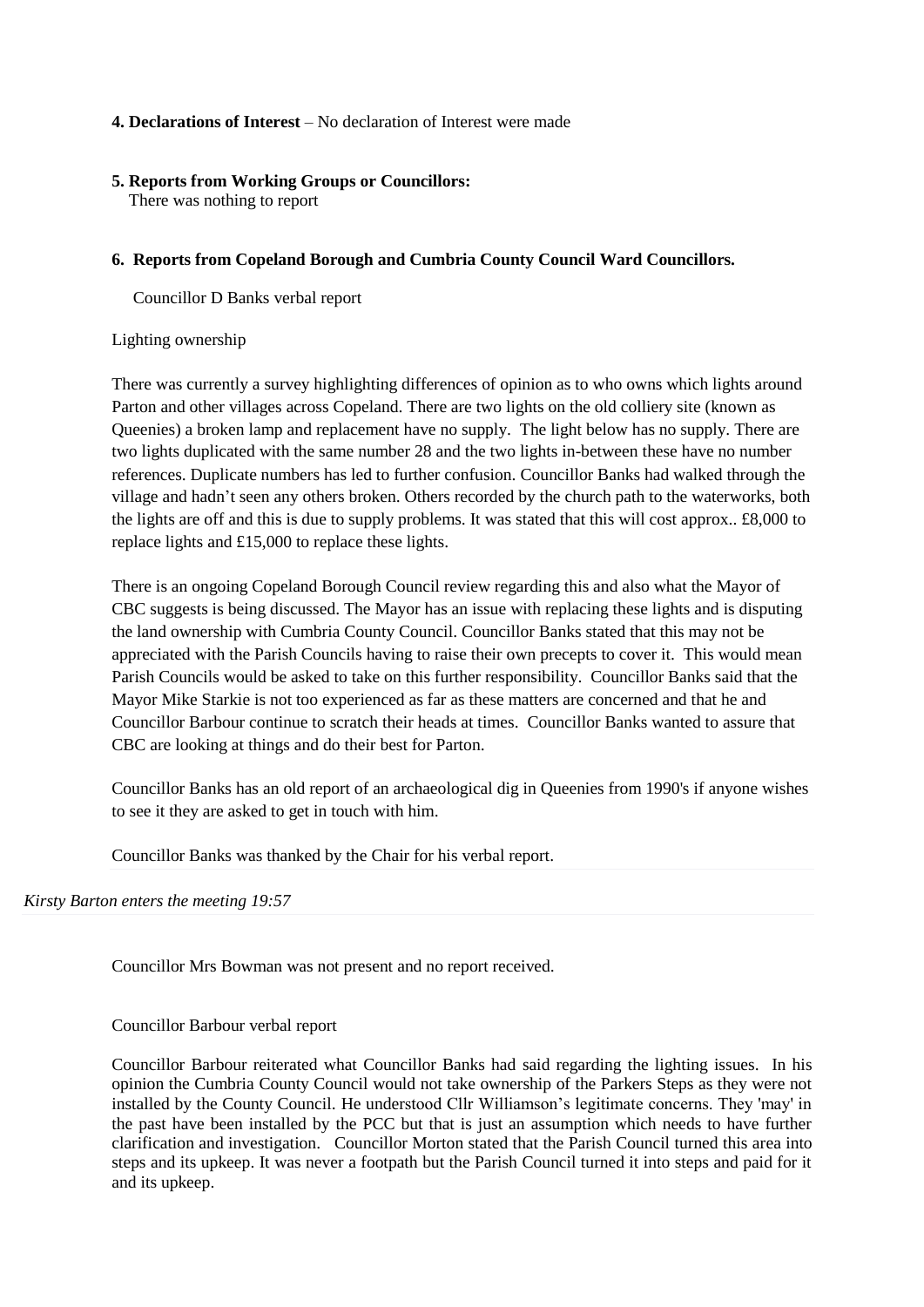The Chair stated that this alleged responsibility needed to be looked into further; perhaps a partnership with CCC for the future, the specific minute relating to this would be found in due course. The Chair stated that the steps were not fit for purpose and working alongside with CCC may be advantageous in the future as to what can be done for the public's safety. The Chair requested that Councillor Barbour to come back with further info at the next meeting regarding this.

The Chair thanked both/all Councillors for their important information

**7. Consultation on planning applications referred by Copeland Borough Council.** House extension at Three Views, Brewery Brow, Parton – reference 4/19/2415/0F1.

> Proposed by Cllr D Garrett And seconded by Cllr J Huck

Unanimously agreed that the Council does not raise an objection into the proposal

#### **8. Finance**

**(A)** Balance from minutes of previous meeting as shown on bank statement on 30.12.19 £11,120.46

Cheques paid but outstanding for clearance

| *Salary Mr JC Shaw   | £720.00 |  |
|----------------------|---------|--|
| *Expenses Mr JC Shaw | £ 54.61 |  |
| *GNAA Grant          | £150.00 |  |

Once Cleared will then show a balance of £10,195.85 .

Invoices Received to be considered for our next meeting (all awaiting further clarification)

CBC Grounds Maintenance  $\pounds 206.57$  – awaiting clarification of just which areas CBC cuts Painting of the War Memorial £ 318.60 (J&R Bennett)

\_\_\_\_\_\_\_\_\_\_\_\_\_\_\_\_\_\_\_\_\_\_\_\_\_\_\_\_\_\_\_\_\_\_\_\_\_\_\_\_\_\_\_\_\_\_\_\_\_\_\_\_\_\_\_\_\_\_\_\_\_\_\_\_

\_\_\_\_\_\_\_\_\_\_\_\_\_\_\_\_\_\_\_\_\_\_\_\_\_\_\_\_\_\_\_\_\_\_\_\_\_\_\_\_\_\_\_\_\_\_\_\_\_\_\_\_\_\_\_\_\_\_\_\_\_\_\_

Payments For Approval

| Lowca Footbridge           | £ 148.00 (report on agenda) |
|----------------------------|-----------------------------|
| (50% contribution)         |                             |
| CBC Waste Collection.      | £ 24.31                     |
| (Parton Foreshore)         |                             |
| <b>HMRC</b> Inland Revenue | £ 180.00                    |
| (MR JC Shaw Income Tax)    |                             |
| Website / WordPress        | £ 84.00 (report on agenda)  |
| (domain $&$ hosting        |                             |
| Member re-imbursement)     |                             |
| TOTAL.                     | £436.31                     |
|                            |                             |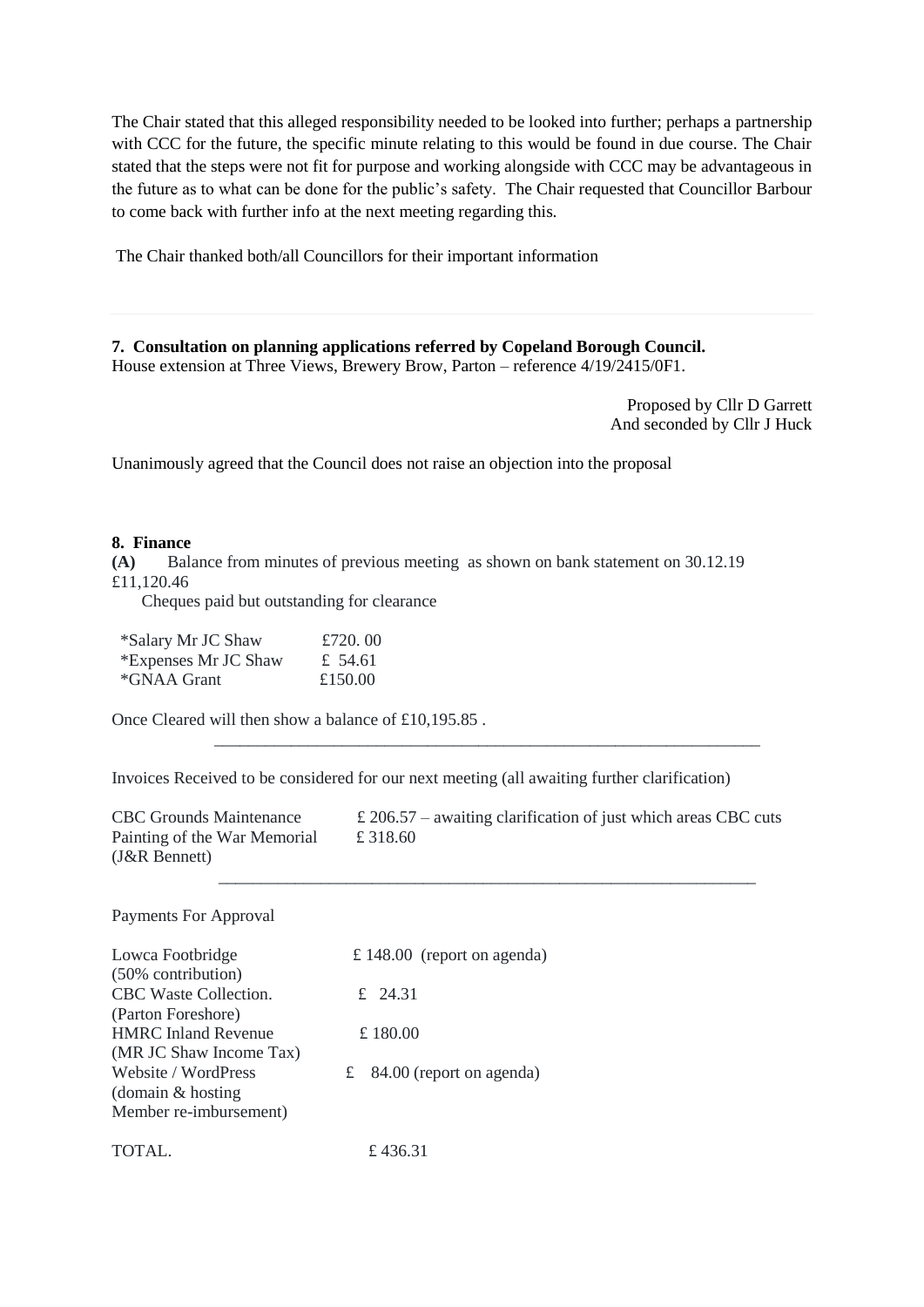Balance of Bank Account (less current pending payments) £10,195.85

Balance of Bank Account Les Payments for approval)

\_\_\_\_\_\_\_\_\_\_\_\_\_\_\_\_

£ 10,195.85  $-E = 436.31$ £ 9,759.54

Balance £9,759.54 (Available funds less orders for payment) It will be noted from the Budget report that the current years precept plus income totalled £9,802.29 such that we have £42.75 available to spend for the rest of the financial year unless we dip into reserves.

> Proposed by Cllr J Huck And seconded by Cllr A Barton

That the report be noted and payments listed be approved for Payment

All Cheques were signed at this part of the meeting. Counterfoil / stubs were signed by Cllrs A Barton & R Huck as requested by the Chair in front of all council and public. Invoices were also signed / initialled.

Councillor B Morton was requested to sign the counterfoil stubs from the previous meetings cheques that he has signed. He was asked twice to do this in order to comply with financial regulations but refused.

**(B) Budget 2020-2021 –** Prior to considering the report on the proposed budget Members considered waiving Standing Orders to permit a motion on the Budget to be put

> Proposed by Cllr R Huck And seconded by Cllr J Huck

That Standing Orders be waived to allow a motion on acceptance of a Budget option to be put Agreed unanimously

Council then considered the ten options for the 2020/2021 Budget and Council raised concerns regarding the need for 12 meetings per year which was approx. 50% of the entire budget spent on salary, expenses and administration including meeting room hire. It was moved that only 5 of the 10 options be considered to move the council to bi-monthly meetings instead of monthly meetings saving money for the taxpayer immediately.

> Proposed by Cllr J Huck And seconded by Cllr D Miller Carried

On that basis only 5 of the 10 options were considered. After voting it was clear that the majority view was that Option 9 was the preferred option and the effect of that option was noted. This was proposed and seconded with an amendment. The amendment fell and the original motion was carried to accept Option 9.

> Proposed by Cllr J Huck And seconded by Cllr J Williamson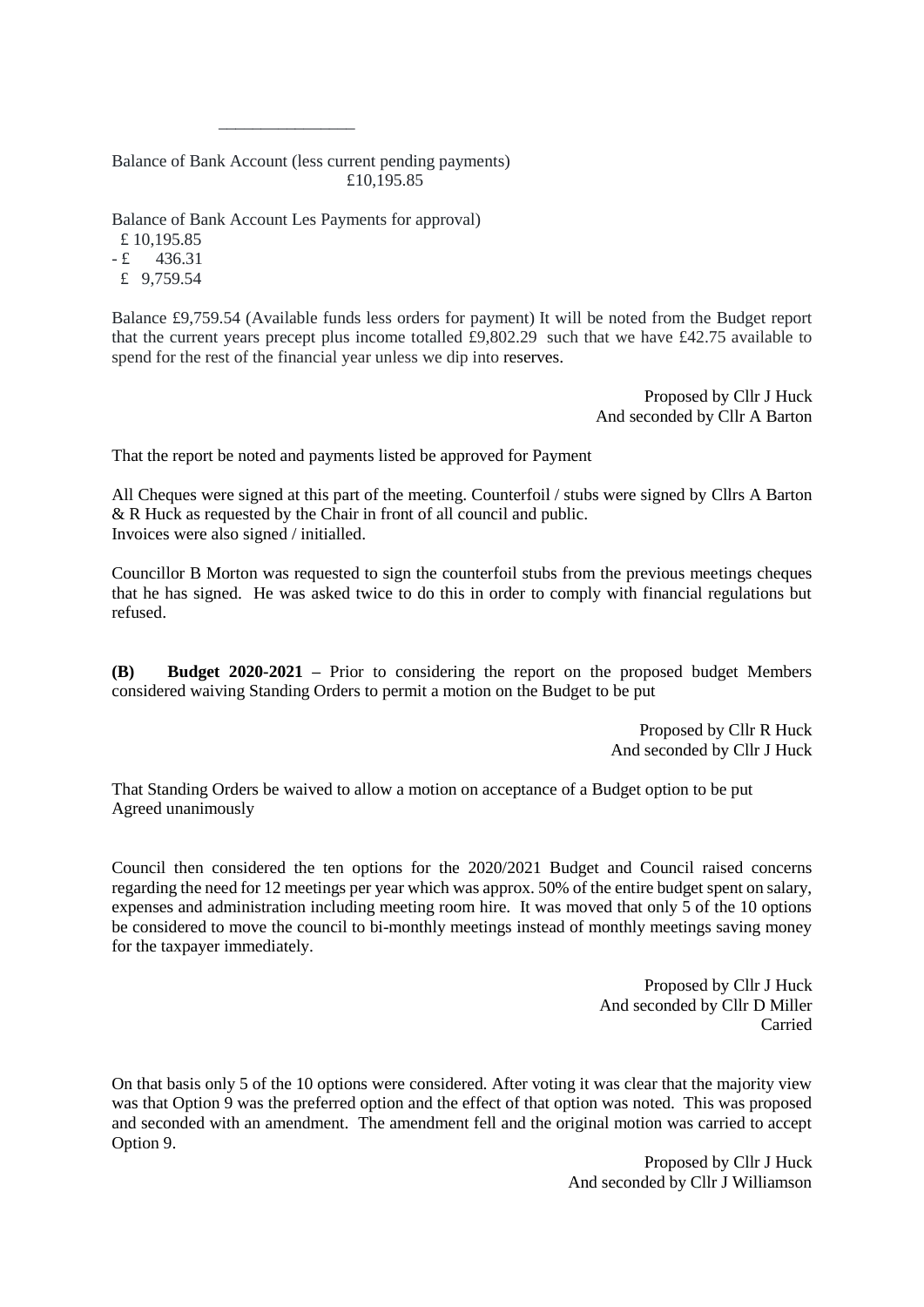Amendment – Cllr D Garrett for option 10 to freeze the precept in that the difference could be raised externally

The Chair then asked for further clarification as to the voting and all voted in favour of the preferred Option of 9.

OPTION NINE Precept as per the Budget with no transfer of the Football Field and no benches and litter bins £13,348.52 Charge per Band D property £63.20 per annum

Proposed by Cllr J Huck And seconded by Cllr J Williamson Budget agreed

#### **9. Lowca Footbridge**

 The Council had in the past contributed to the insurance costs relating to the Footbridge connecting Parton with Lowca. Lowca Parish Council had submitted an account for this years contribution

> Proposed by Cllr J Huck And seconded by Cllr J Miller Carried Unanimously

That half the premium requested by Lowca Parish Council be paid and if necessary that the monies come from reserves and which was agreed

#### **10. Play Area**

 Members considered a report on the condition of the Parish Council's play equipment in Parton and of the need for certain works of maintenance to be undertaken

> Proposed by Cllr J Williamson And seconded by Cllr D Garrett Unanimous

That

1. if the Borough can undertake the work, within budget, it be authorised to do so.

2. If an external contractor is required then quotes should be invited and be reported back to the Council for approval. Councillor Huck wished for it to be noted that the Insurance for the playpark is not adequate and this needs to be looked into as a matter of urgency. The playpark should be checked each week as per compliance with the insurance policy. What has happened in the past has not been good enough.

#### **11. Fixing seven acres (Parker's) steps**

 Safety concerns relating to the condition of the steps were discussed as per the report submitted to Council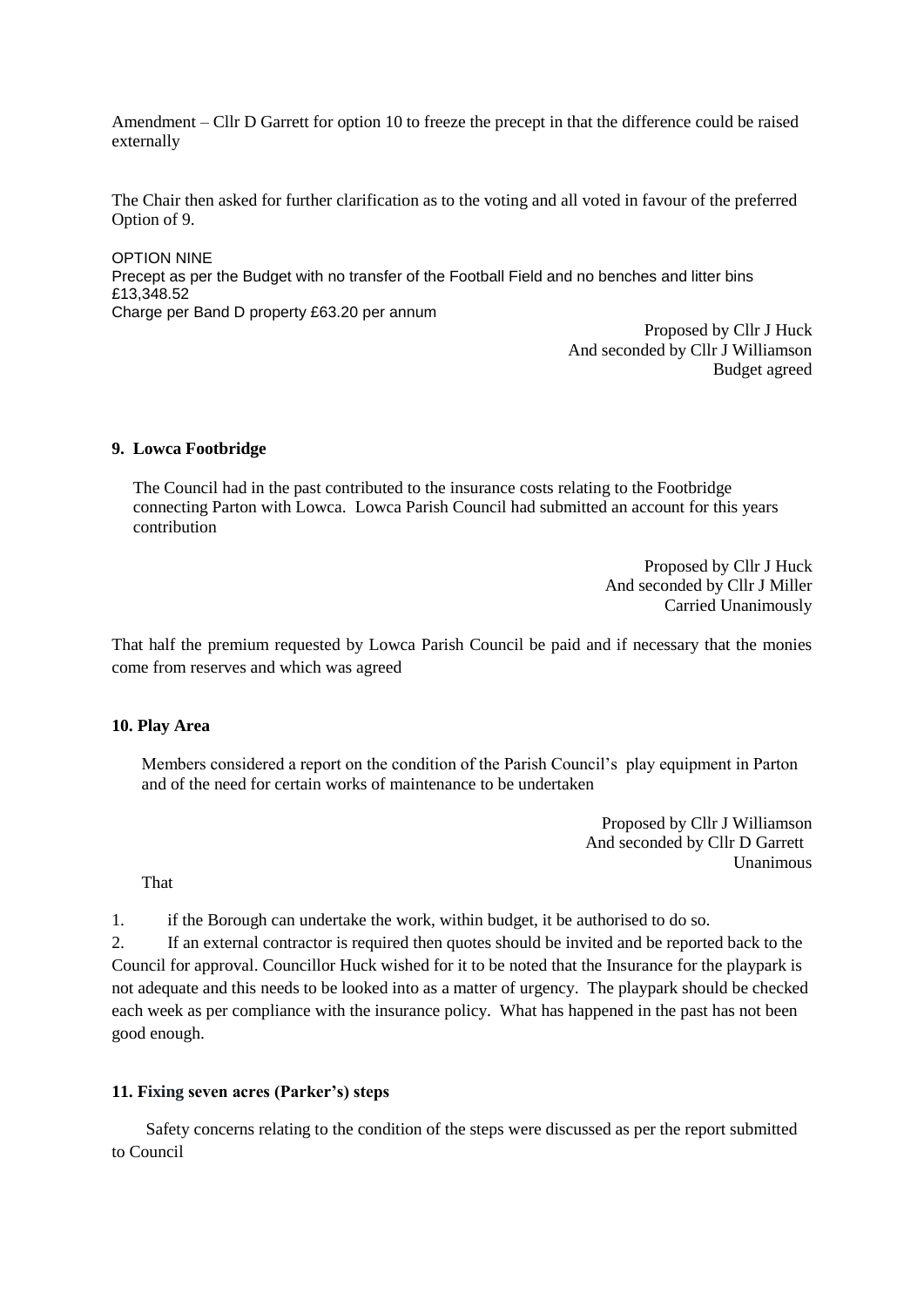Proposed by Cllr J Williamson And seconded by Cllr D Garrett

That the County and Borough Councils be approached as suggested and their views be reported back – agreed Unanimously

## **12. Appointment of Clerk**

Members considered the detailed report on the appointment of the new Clerk, the terms and conditions of appointment and salary scale.

> Proposed by Cllr J Williamson And seconded by Cllr A Barton Unanimous

 That the post be advertised on the basis of the terms set out in this report and that the book recommended by CALC be acquired if the Council does not presently hold a copy - agreed

## **13. Parton Outfall Pipe**

This has been a long standing issue since last August time. The flap valve for the main culvert is hanging off and needs to be replaced. Copeland has it in hand but other matters are presently taking priority and so it is likely that any work will be in the next financial year

> Proposed by Cllr J Huck And seconded by Cllr D Garrett

That the update be noted – agreed unanimously

## **14. Web Site**

Members considered the Chair's report on the new Parton Parish Council web site [\(https://partonparishcouncil.com/\)](https://partonparishcouncil.com/) and were complimentary on its form and content

> Proposed by Cllr A Barton And seconded by Cllr J Miller Carried

1. That the action taken be noted and that the expenses incurred in the sum of £84 be reimbursed to the Chair - agreed

2. That advertising be allowed on the web site subject to compliance with the conditions set out in the report. Any such advertising to be reported back to Council - agreed

The conditions being that all adverts must

 adhere to the codes of conduct laid down by the Advertising Standards Authority and not conflict with the council's aims and priorities.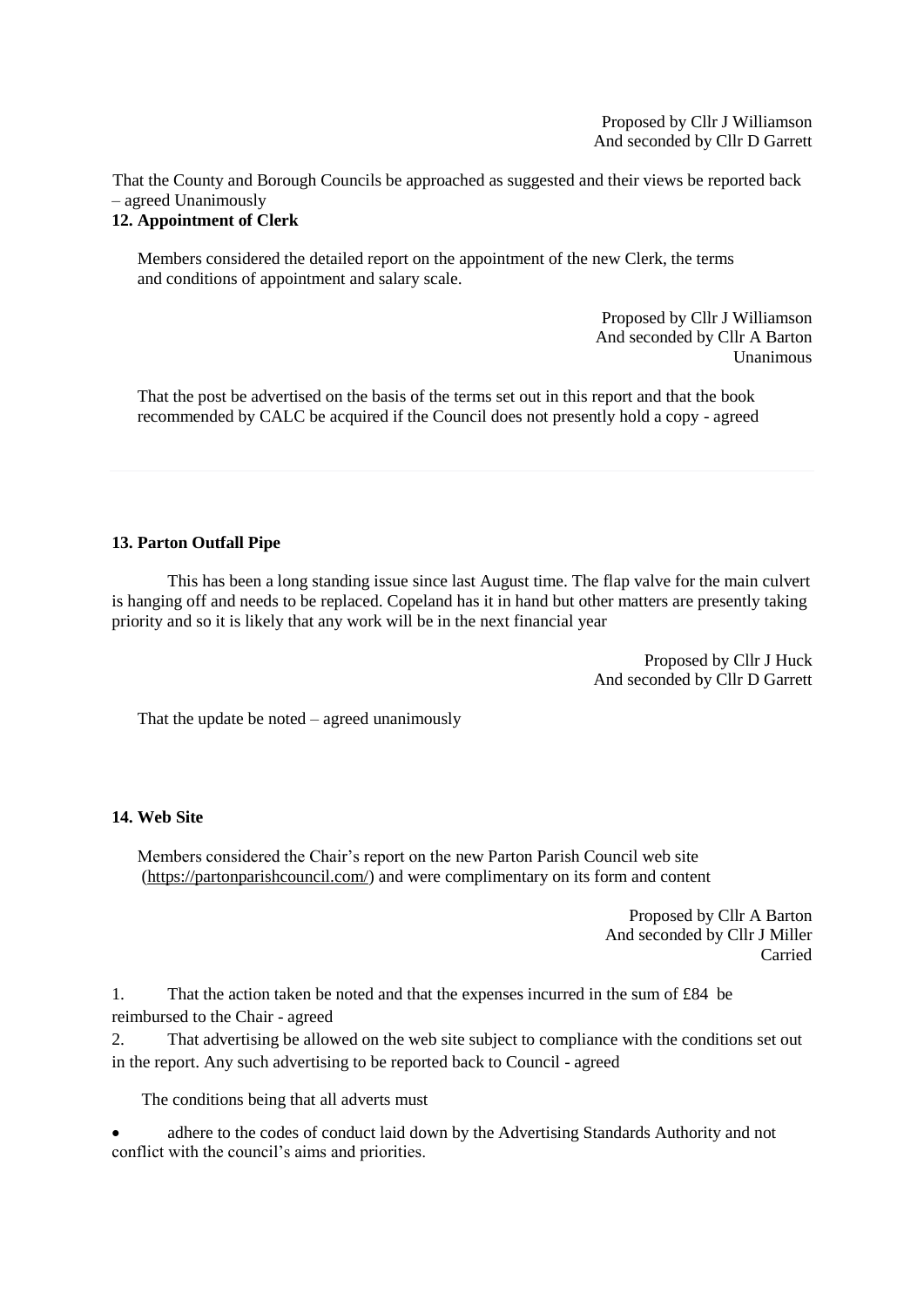meet the national advertising standards code (CAP code) applied by the Advertising Standards Authority (ASA). The code covers taste and decency in the depiction of religion, race, gender, alcohol and products aimed at children.

- be legal, decent, honest and truthful
- not bring advertising into disrepute, in addition must not bring the council into disrepute
- conform to the Code
- respect the principles of fair competition.

 be subject to the Code of Practice on Local Government Publicity and the requirements of the Financial Services Authority.

It should be made clear on the website that

 Parton Parish Council does not support or endorse any company or organisation advertising on its website.

 The council is not responsible for the quality or reliability of the product or services offered within any advertisement.

 The council would never knowingly run an advertisement that is misleading, offensive, untrue or fraudulent.

## **15**. **Bullying and Harassment Policy**

 Members considered the report from the Chair highlighting recent examples of bullying and harassment towards elected members. The report included a suggested policy common to many Local Authorities. In particular it was highlighted that it is an offence to prevent a Council from transacting the business that Members had been summoned to discuss

> Proposed by Cllr J Huck And seconded by Cllr D Garrett Carried Councillor B Morton voted against the adoption of this policy

1. That the Policy be adopted - agreed

2. That the Clerk (the Chair until such time as a Clerk is appointed) be authorised to refer to the Police any party who prevents the Council from transacting its business – agreed

## **16**. **Councillor Matters:**

The following matters were raised:-

Councillor R Huck – There has been further considerable damage by trucks and wagons from Network Rail. The damage has been reported at the Village Green. It is happening all too often year on year. Parked cars are also a cause for concern. Parking is part owned by the Council and part owned by Network Rail. Yellow lines may be an option to consider but can't be enforced and are more of a deterrent. Perhaps the council should consider meeting with network rail – future agenda item request to look into a future solution.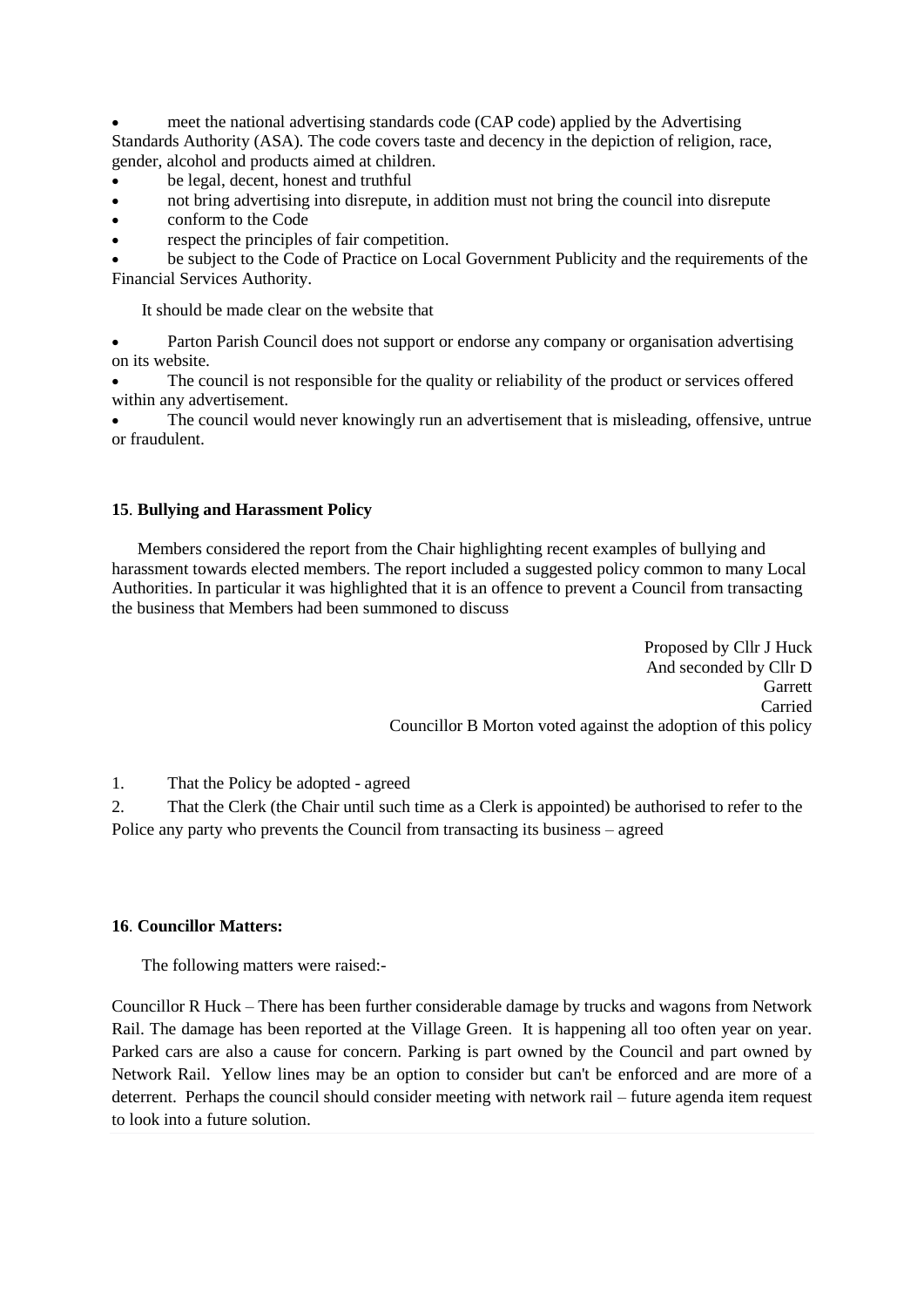Councillor R Huck – VE Day Celebrations – The Government have moved the bank holiday from the Monday to the Friday at this time. The lettering needs re-gilded and also professionally cleaned so this needs to be an agenda item at some point. Algae has grown on the memorial. There are lots of things to be organised and the Chair stated he is underway with liaising with suppliers in order to get things ready for organising. Possible agenda item for a future meeting was proposed. Perhaps look into a street party and entertainment.

Councillor R Huck – had looked further into the possibility of getting a bus shelter for the top of Brewery Brow as exposed and busy stop. There was a specific designated person that deals with bus shelters at CBC whom could be contacted in the future. – future agenda item request.

Councillor R Huck – Memorial weeding & bulbs have been planted by the Bennett brothers and the invoice has just been received. This will need to be actioned at the next meeting.

Councillor D Garrett – Councillor Garrett stated that the village would benefit from a litter pick / tidy with volunteers. Especially the weekend before VE day. This was greatly received by councillors and in fact not solely for VE day celebrations but something like this is needed now. Councillor D Garrett was thanked by the Chair for his input.

J Williamson – Stated that the grass on the beach towards the bridge is overgrown in the near the beck / brambles. Possible agenda item for future meeting. Councillor J Williamson was thanked by the Chair for his input.

Councillor Janice Miller - asked how the traffic calming measures were being furthered. In particular the speeding issues in and around the village. Signs needed to be re placed and that these 30mph signs are looking to be updated by highways but Councillor Miller wanted to know when this would happen. The County Council were looking into various other marking issues. The Chair stated that road markings were none existent outside the school. The Chair replied that he has met with Kevin Cosgrove at County Council and those details can be found in previous minutes. County Councillor Barbour interjected to say that Parton is on the list. Councillor J Miller was thanked by the Chair for her input.

Councillor Billy Morton – wanted to know why there was a Police presence at the meeting. Other Councillors stated it was awful atmosphere and scary at the last meeting. The Chair stated it was a very volatile meeting compared to anything he had experienced and he wanted to make sure that all people felt safe coming to the meetings. Councillors suggested that police presence has worked. Another Councillor stated that the Police presence has made a real difference and that business was finally being transacted. The Chair stated that the public refused to leave at the last meeting, and matters had not been helped by Councillor Billy Morton who was disruptive and preventing business from being transacted on behalf of the Parton residents. The Chair stated that he wanted no repetition of last months behaviour. It is against the law to prevent council business from being conducted s1(2)of the public meeting act 1908. Councillor J Huck reiterated that Councillor Billy Morton or anyone that prevented business from being transacted could face 6 months in jail for acting in such a criminal manner. The chair stated that the public had been asked to leave numerous times at the last meeting and explained it was against the law not to leave.

Councillor J Huck – reiterated the need for traffic calming measures outside the village school.